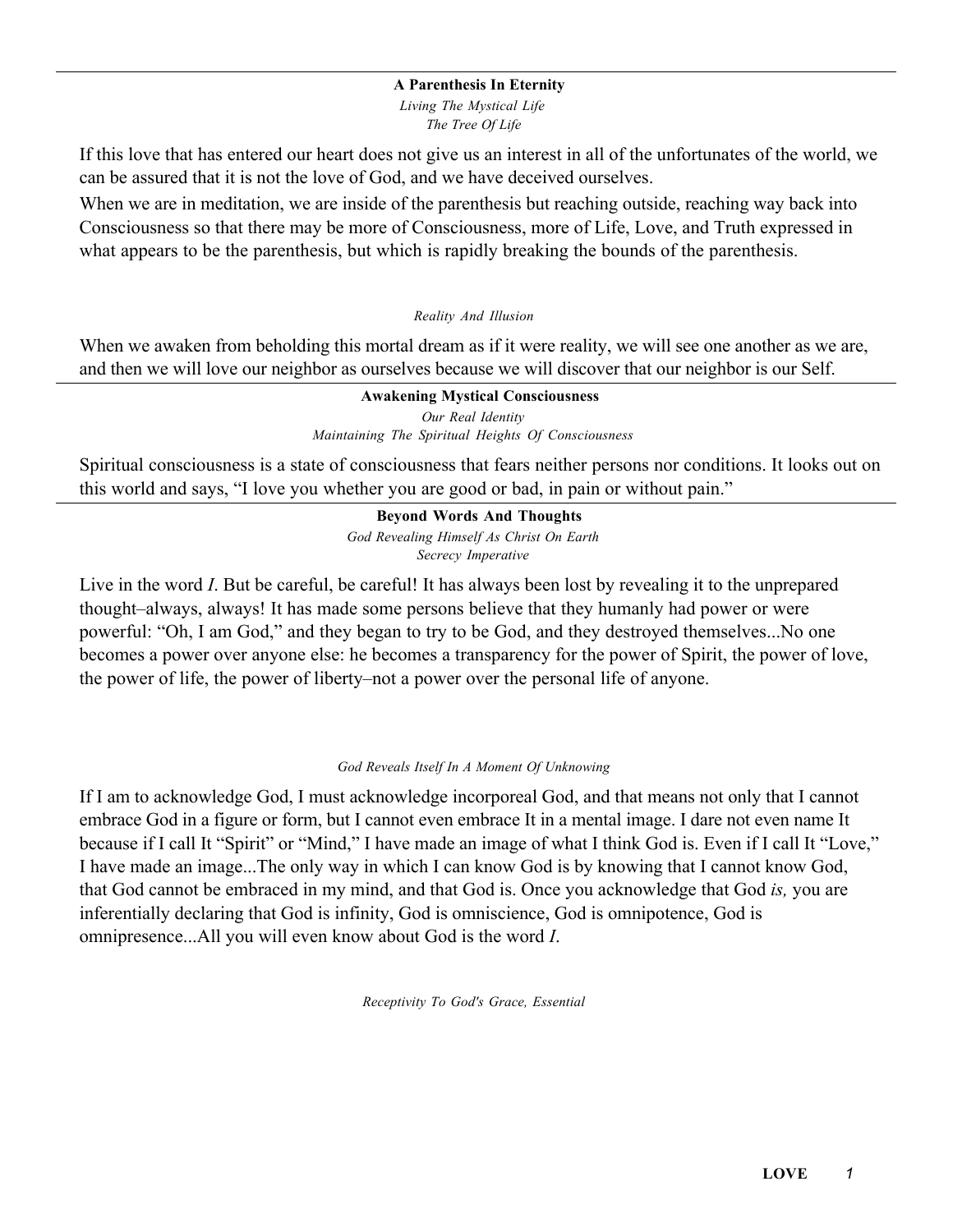In the whole kingdom of God there is no money, there are no houses, and there are no automobiles. God knows nothing of food, clothing, and housing, so praying to God for such things is a waste of time...God is not the source of material things, but God is the source of the substance that appears outwardly as gold, silver, trees, and all the good of this universe. In the kingdom of God, there is only life and love..and such additional facets as wisdom and intelligence, which are offshoots of these two great qualities, life and love. But unless we have God's love, which is the substance of all form, we will never have the form.

It is love that puts leaves on fruits on the trees; it is love that gives us divine Grace; it is the love of God that appears outwardly as what we call food, clothing, and housing.

### *How Truth Becomes Veiled*

What always puts the veil back on the truth that "I AM THAT I AM" is that those who have not yet attained, those who have not yet come into spiritual awareness or the demonstration of their spiritual Selfhood, always love the message so much that they become do-gooders and go out in the world to try to spread it around the world, and they do not have it.

#### Conscious Union With God *Mysticism*

*The Battle Is Not Yours*

Transparency has no love, fear, or hate of error

*The Christ*

The Christ is individual consciousness when it is purged of all love, fear, or hate of error [good or bad].

#### Consciousness Is What I Am *Consciousness Spiritual Discernment*

When you say, "God is love" or "God is life" or "God is power," you are building an image in your mind, and this is idolatry. But when you can relax in the truth that *God is*, you are not trying to embrace Infinity within the confines of thought. You are accepting whatever God is as *IS* and then letting that *IS* define Itself to you.

# *The Practice Of Specific Principles Develops Consciousness*

You cannot come to the spiritual throne until you love God supremely, and you are loving God supremely only if you acknowledge God as the only Power.

*Surmounting World Beliefs Through An Activity Of Consciousness*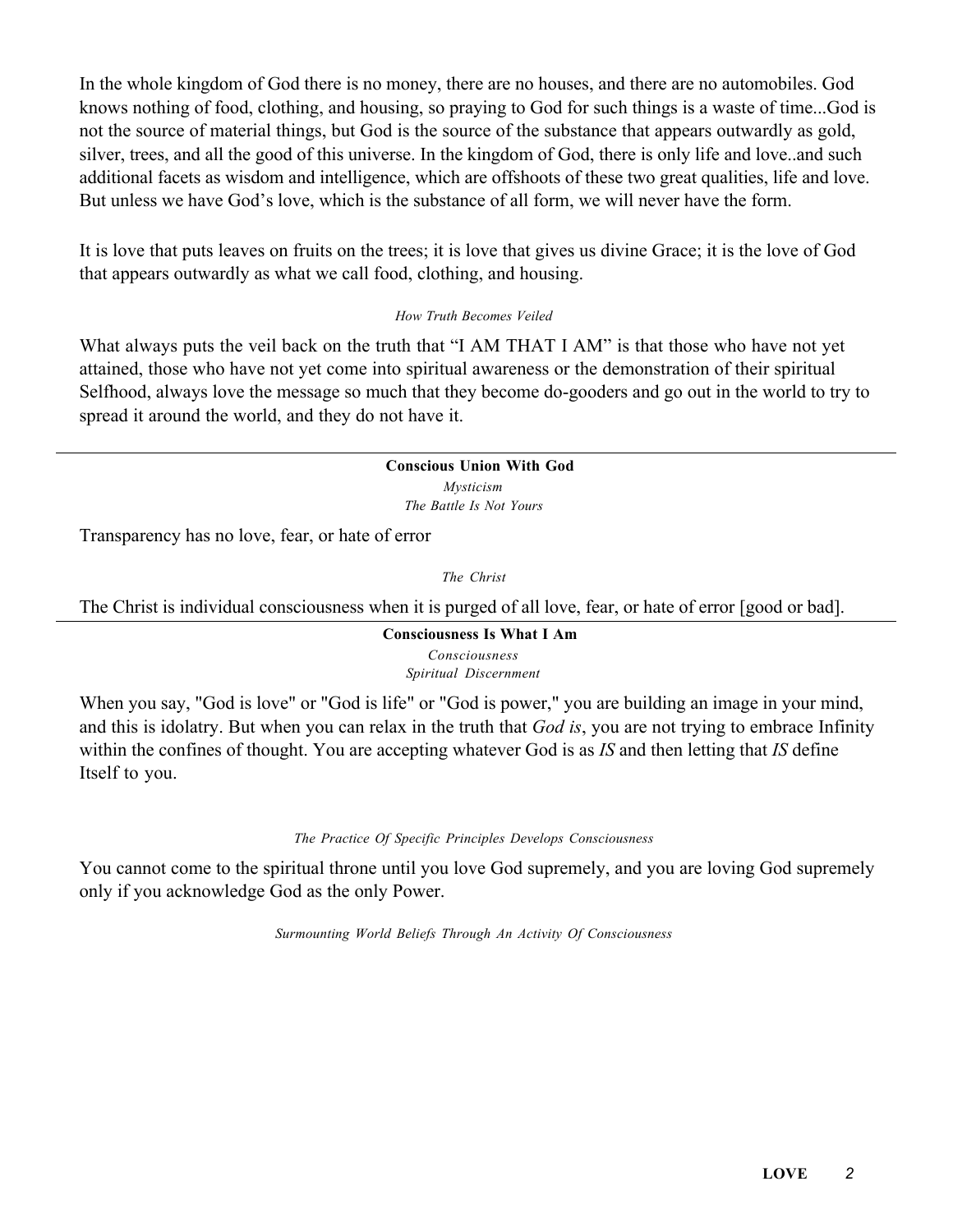No one can avoid the responsibility for spiritual realization and for developing a consciousness of one Power. We pay the penalty for whatever belief we accept, until that belief is corrected. Whatever of good comes into our experience comes through the activity of our consciousness in accepting the truth and rejecting universal belief and by remembering every day: *God at the center of my being is the law of my experience, and it is the law of love unto me...the substance and the nourishment of the food I eat...the law and the activity unto every organ and function of my body...[It] draws unto me everything necessary for my good. It acts as a law of elimination to everything not necessary to my spiritual unfoldment and development.*

#### *Consciousness Expressing As Love*

Behind the physical or visible world, God, infinite, divine Consciousness, is pushing Itself into expression as individual consciousness and bringing to light the love of God and the love of neighbor...When a person...is turned to the spiritual life or to a search for God, he is not the one seeking the Light: it is the Light seeking to break through to him. It is not really seeking to break through to him, for the Light is always there, always available, but in one way or another he has become prepared for the influx of that Light.

# Consciousness Unfolding

*God Is Individual Consciousness God Is Individual Consciousness*

For a while, every time you handle money, you will consciously need to remember that it is not supply, but that it is the effect of Love; it is the effect of the presence of God appearing as your consciousness. Love is the child's sense of supply. Only as he grows out of this sense of love, will his sense of supply change and become fifty cents, or a million dollars.

# *Love Is The Basis For All Relationships*

All the time we are talking about Love, let us remember that Love is also divine intelligence, Love is also substance.

By the time we have finished thinking about Love [and Its properties, qualities, influence, and omnipresence] the telephone should be ringing with someone at the other end telling us that there has been a reuniting.

Did you ever stop to think that there would be no relationships at all between human beings, if there were not love to cement that relationship?...Love is that basis for all relationships.

If you find yourself struggling with these errors, trying to improve or change them, you will not bring about healing. Go to that world God as quickly as you can. Then, if you like, jump from God to one of the synonyms [Love, Intelligence, Life, Law], and in that way work out from God.

Our mistake is that we look for love in or from some person. There we shall never find it--never. The love we find in a person is a counterfeit of love. We shall find love only when we discover it as the reality of our being.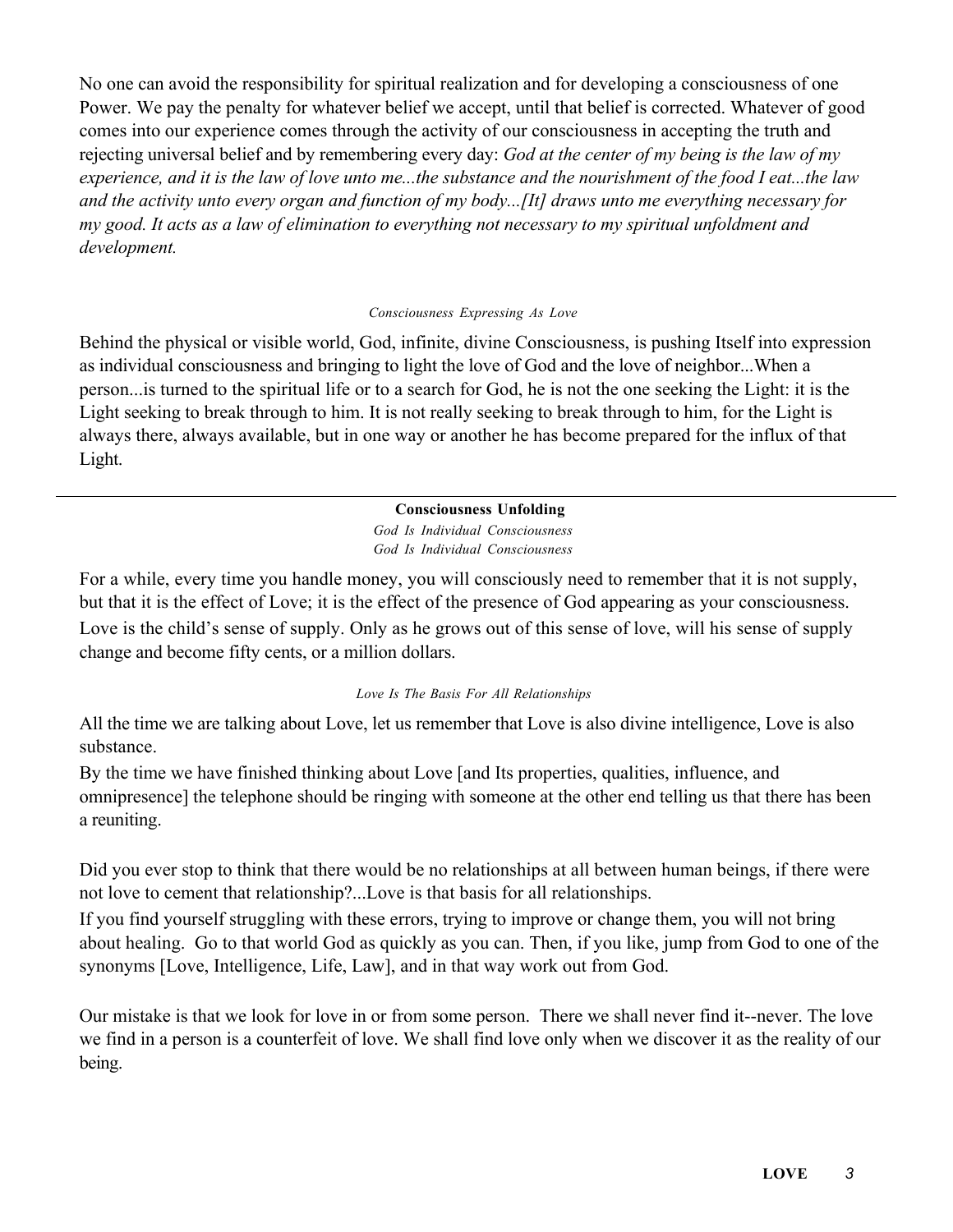We set up a counterfeit identity and develop concern about the health, wealth, success, and contacts of this counterfeit identity. Yet all the time...we have been completely surrounded by an atmosphere of love and completely enveloped in divine Being.

### *Live Truth*

Become convinced of your identity as life eternal, and disease and death will fall away of their own nothingness. Let your efforts not be to change the outer picture. Rather direct your efforts toward realizing truth, love, life, as the very nature of your being.

Christ consciousness is your consciousness when you no longer hate, fear, or love error of any name or nature.

God is love [and] you are love expressed.

### *The Inner Meaning Of The Temptations*

All that the Christ consciousness is, is your individual consciousness when you no longer fear or hate or love error of any name or nature.

### *The Role Of Patience In Demonstration*

That is all there is to the Christ consciousness, which is your individual consciousness when you no longer fear, hate, or love error of any name or nature.

You may have to stand fast in the face of the very opposite appearance. It may be in the face of a very, very persistent appearance. And so you will have to stand again and again and again and say, "I am being reborn of the Spirit. I am being renewed. I am no longer going to fear, hate, or love that which is outside of me. I am going to stand on the truth that knows that consciousness is the law unto that which is outside." It takes patience.

# *Crucifixion*

If you can visualize yourself as Truth and Live and Love, how can anyone or anything touch you or reach you with a material whip--whether that whip be a thing or a thought?

In the degree that you are able to transcend human thinking and look through the world of appearances, feeling little or no sense of hate, love, or fear for it or from it, or dependence upon it, in that degree, are you entertaining the Christ in your consciousness.

In the presence of the Christ, it is not necessary to entertain a thought, And yet that same Christ fills us with thoughts emanating from the infinite Intelligence, the infinite Wisdom, the divine Love that is really the center of our being.

#### *Becoming Instruments For The Divine Plan*

Only in the degree that we have overcome physical sense, is the mind of God our mind....except in proportion as we individually have become purged of personal sense, that is of our hate, love, and fear of error.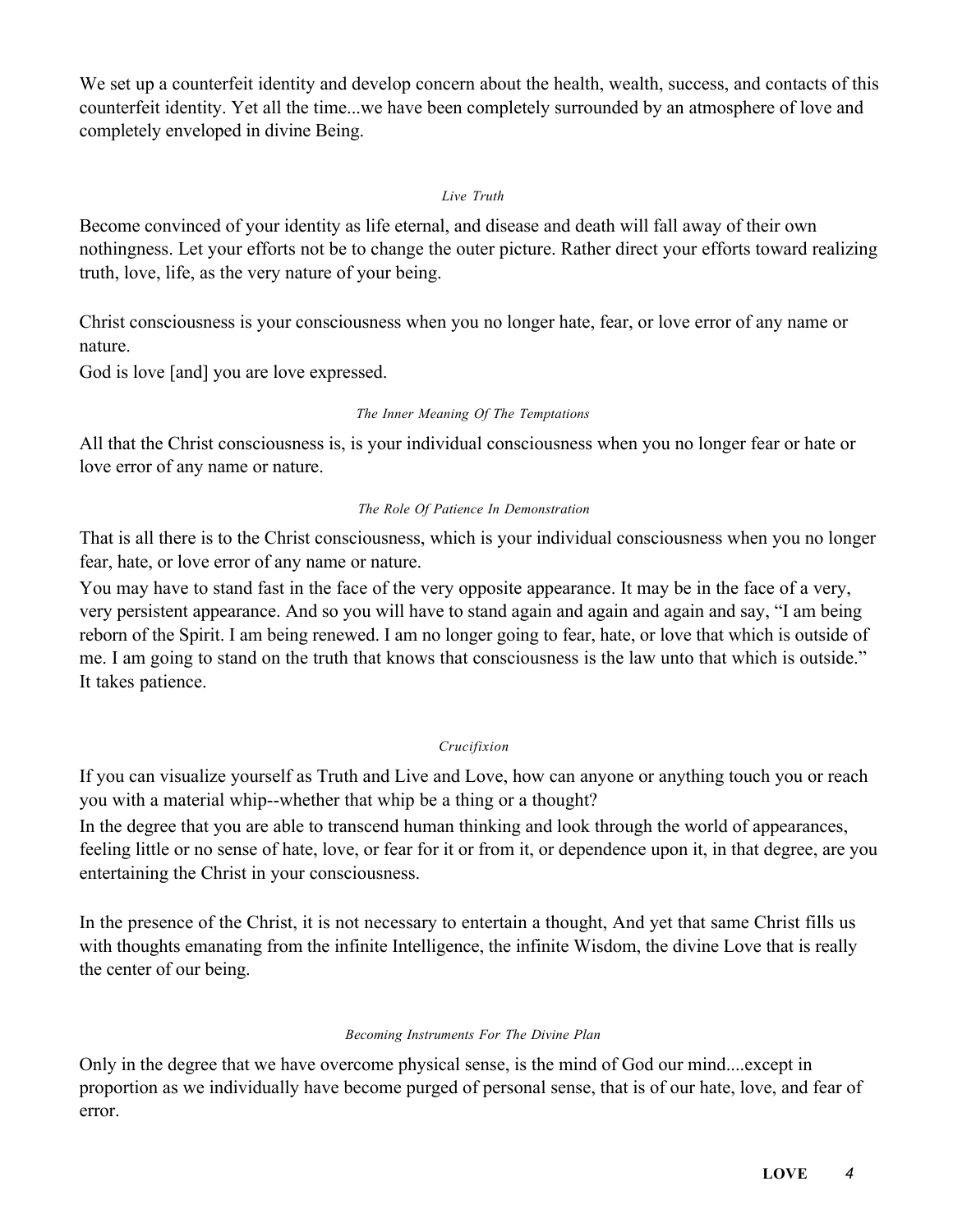### God, The Substance Of All Form

*Good Unfolding As The Activity Of Individual Consciousness Establish The Conscious Awareness Of God Daily*

If there only were some way that we could remember always: *My good must unfold as the activity of my own consciousness...which appears outwardly in the form of health, harmony, peace, joy, cooperation, friendliness, eternality, immortality, life, truth, and love.*

### *The Infinite Way And Other Teachings*

Doctors and nurses are devoting their lives to helping humanity as they see it, and on the physical plane they are making progress, so we have only love and respect for them.

One of the great differences between this message and that of certain metaphysical teachings is that in The Infinite Way there is not some divine Mind or divine Love or divine Something or Other that is going to do anything for you.

### *The Healing Consciousness*

Consciousness must be a transparency for God, and a transparency for God is universal, impersonal, and impartial...Inasmuch as God operates only as the consciousness of love, wherever the opposite qualities are entertained, there is no healing consciousness.

# Living Between Two Worlds

*Choose You*

*Choose Whether You Will Make God A Servant Or Whether You Will Surrender To God's Will*

Ask for nothing; seek nothing; abide within yourself in an expectancy of God's grace, God's love, peace, abundance and companionship...when you have the abundance of God, It appears outwardly in an infinite form that will bless you without cursing you. Your mind does not have to work because you are turning within only for the purpose of receptivity.

# *Releasing Impersonal Love*

At least once a day [I am] going into my inner stillness and realizing that I am neither giving to nor withholding love from anyone. I am now the transparency through which the grace of God embraces all persons everywhere...I am responsible only for letting the light shine. I am not responsible for making somebody open his door to receive it.

#### *Life More Abundant*

The Christ is one name for the son of God. The other name is *I.* They both mean the same thing: the presence, the power, the wisdom, and the love of God

To yourself, this moment, say the word *"I,"* softly, gently: *I, I.* That very *I* in the midst of you is the law of resurrection. That very Selfhood, that very spiritual presence of God is working in you to resurrect your body, your health, your family, your love, your career.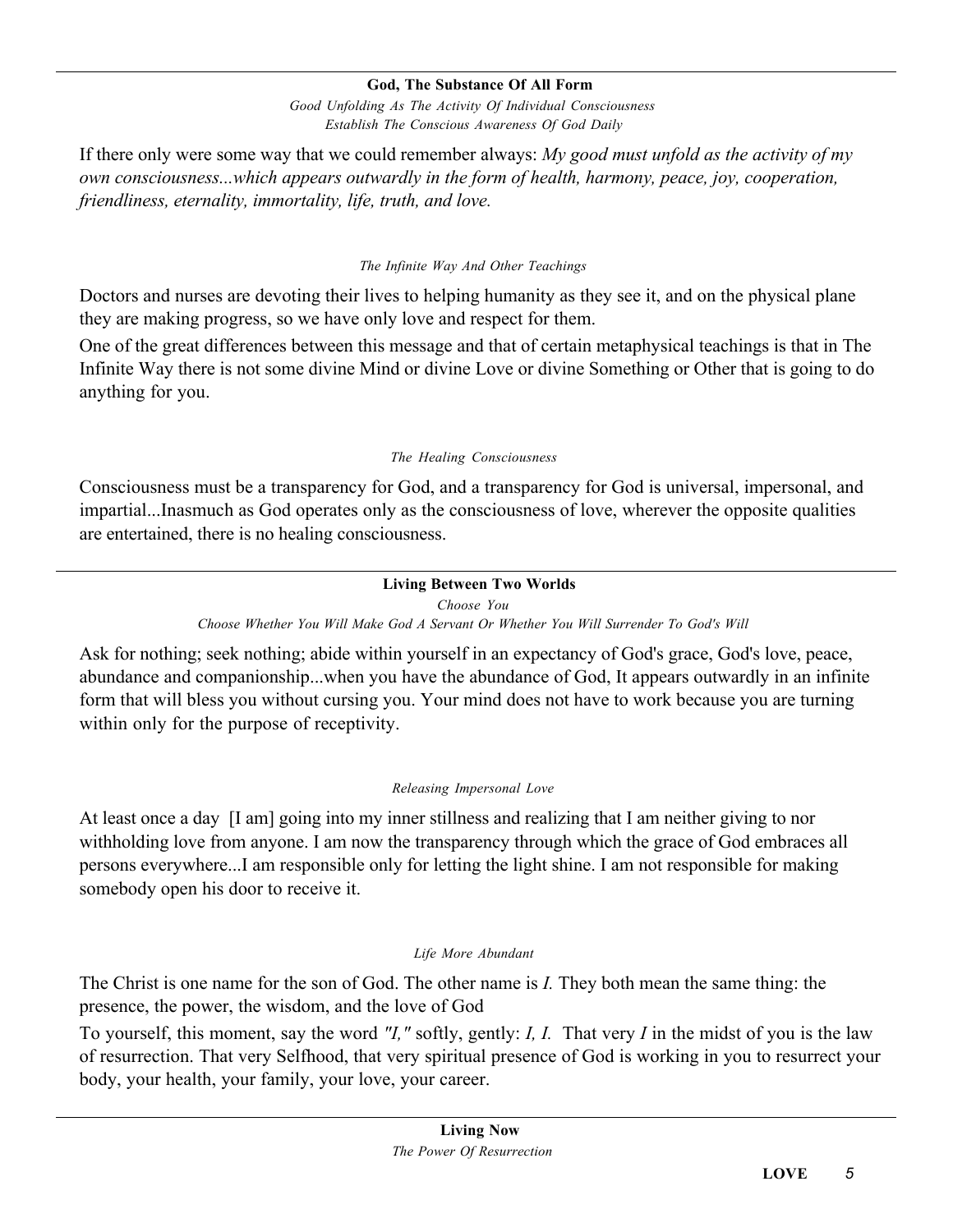# Our consciousness contains the givingness of God, love

Man Was Not Born to Cry *Breaking The Bonds Of Humanhood Across The Desk*

If we are bringing through goodness or great mental and intellectual capacity, we must "die daily" to the belief that we are good...and acknowledge that it is only the life of God, the wisdom of God, and the love of God that are flowing through us.

# *Dwelling In The Kingdom*

If we decide that one hour is the measure of truth that we will take in, we can expect one twenty-fourth of a day of peace, joy, and love.

# *Across The Desk*

When love is gone from one, futility sets in. When love steals in, life begins again. Who can read of enslaved peoples or pauperized natives without pouring out love to those not yet awakened, and coming more alive in the love we pour out?

### *You Carry Your Good With You*

It is not your becoming more loving that makes love operate for you. It is the realization that the nature of God is love and the kingdom of love is already established within you.

# Our Spiritual Resources

*Begin Prayer With The Word God Give Up All Attempts To Define God*

Until a person transcends all sense of human love, it is utterly impossible to understand God as Love.

# *Our Function In The World Crisis*

Let us not for a moment think that we can take a spiritual stand for the world and make its demonstration. Our prayer is...that material sense be destroyed in order that brotherly love may be established in the hearts and souls and minds of peoples and governments all over the world.

# *God's Grace Is Universally Operative*

*Thou all-knowing Wisdom, Thou divine Love, forgive me for having intruded in Thy province. I offer no advice; I make no suggestions; and I ask for no favors. Thy grace is my sufficiency in all things.* With me healing comes as the result of an inner, realized conviction of the universal nature of God as Love,

*Set Everyone Free*

We are expressing love in proportion as we release the world of men and women from every form of bondage.

Life, and Truth, and the fact that It is all here and now where I am.

Realization Of Oneness *Get Thee Hence, Satan*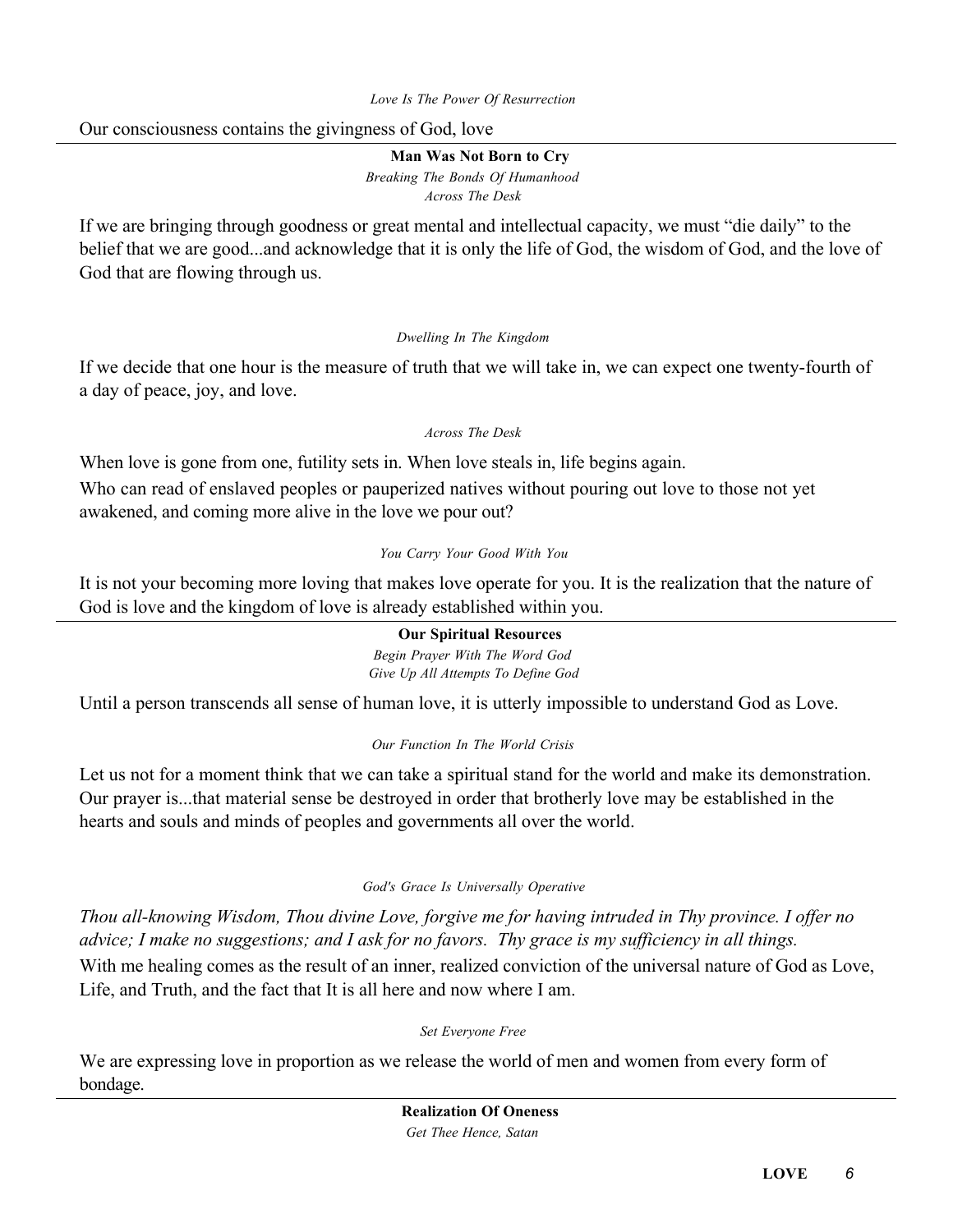*The Nothingness And Non-power Of Temptation*

Love God supremely by accepting God as the only power.

*Good In Omnipresent*

Love God by realizing God is not responsible for evils of the world.

#### Spiritual Interpretation Of Scripture

*Basis Of Understanding (basis Of Understanding)*

God appearing, good unfolding, Life expressing, Love revealing.

*(spiritual Sense Of Truth)*

Mortal mind would love to set up saviours and take potshots at them

The Altitude Of Prayer *Bringing Our Gift To The Altar*

*Breaking The Prison Bars Of The Mind*

Love is expressed in forgiveness, praying for enemy and benevolence Love is not a sensual emotion

### The Art Of Meditation

*Meditation: The Experience The Beauty Of Holiness*

Even a little understanding of God enables us to discern, in a measure, God's life, love, and joy embodied in man and the universe. In this understanding, our life and love expand and become more pure, joyous, and free, leading us into a higher dimension of life. We begin to live not so much in the world of effect as in the world of cause, discovering our good in the Cause of all that exists rather than in effect–in things, persons, or places. The more understanding we have of Cause, God, the greater is our enjoyment of all persons and things.

God so loved the world that He gave Himself to this world, appearing visibly as the Son of God, which, according to His promise, I am and which you are. God is my being and God is your being: God is our true identity.

His infinite understanding becomes our understanding. His infinite love becomes our love. God's blessings are not ours because you are you or I am I. They are God's blessings unto God–God's blessings flowing unto Its own Self as the Son, the Father bestowing His all as the Son. It is the Father giving, the Son receiving, and yet one, only one–Father and Son. In oneness, in conscious union with God is our strength; in conscious union with God is our supply; in conscious union with God is our peace, joy, power, dominion, and our every blessing.

It is not too difficult to be what the world calls a go-getter...and thereby glorify and magnify the personal sense of I. It is much more difficult to wait for the world to come to us; but if we once realize the Christ is the real mind of our being, the real soul, the real wisdom, the real love, we shall find that everything and everybody will gravitate to that Christ, and our divine activity will be brought to our very door.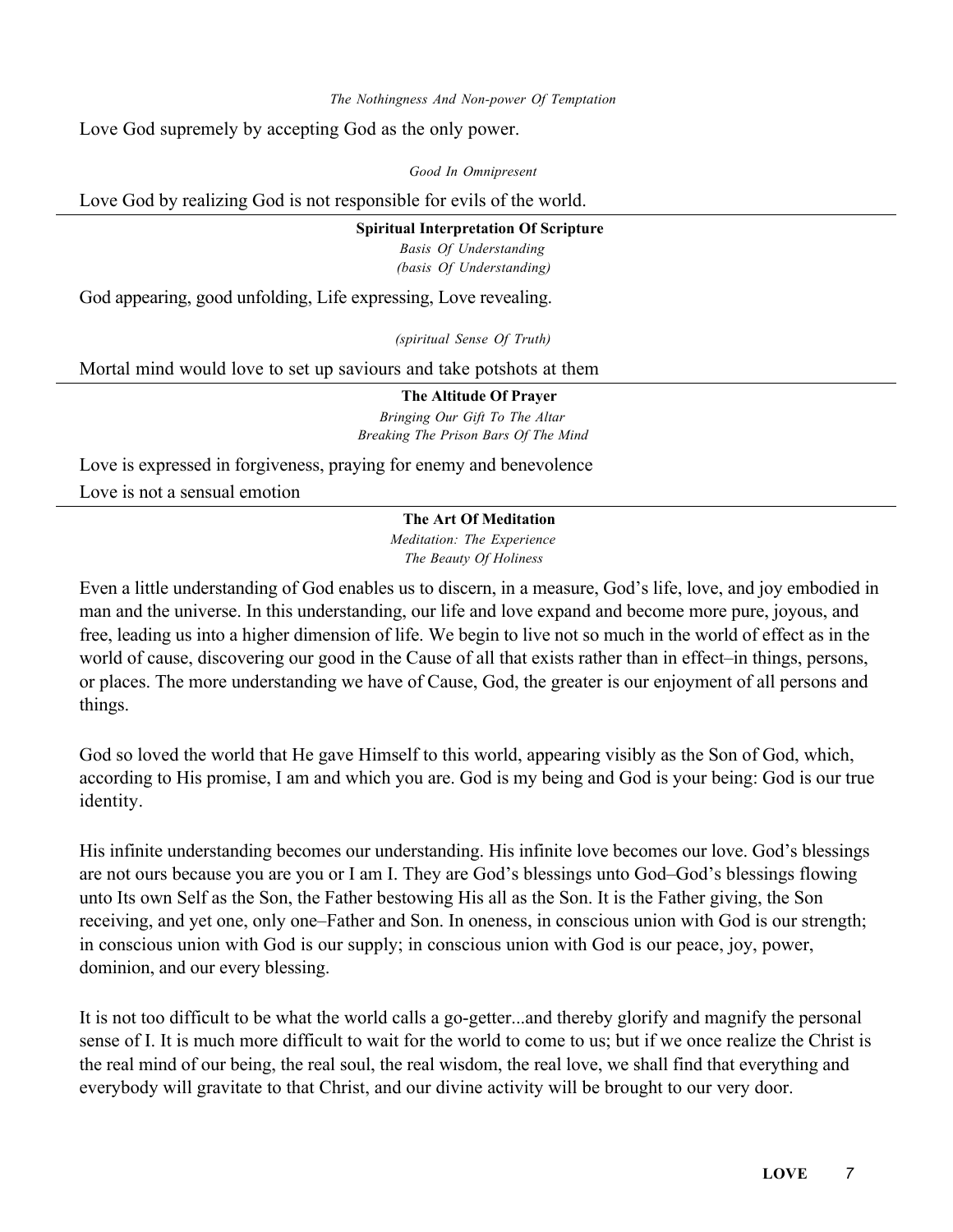Meditation is the art of divine appreciation, through which we learn rightly to appraise man, his achievements, and the universe. Our appreciation of the outer forms is increased because the meditation gives us an understanding of the divine Love which produced the form. When we understand the mind and the soul that has produced any form of good, we can better appreciate the good itself....Meditation develops the insight which carries us from the object to its creative principle, and then, with this new insight, the world is revealed as it really is.

Men and women have assumed that because they were fathers and mothers they were originators, instead of knowing that they are the instruments through which God acts to express Himself–not to perpetuate you or me, or my children or your children. God operates as love in our consciousness to produce His own image and likeness. This expression of God we have called your child and mine, forgetting that this is *God's* child, and not a personal creation or a personal possession.

*The Way*

In achieving conscious contact with this Sea of Spirit or the Father within, we find divine Love pouring Itself into expression, so that we no longer live by personal effort alone, but by grace. Rather than seeking our good from persons or things, we tap this universal soul and become beholders of Its activity, pouring forth as the ideas which become the human forms of good necessary to our present experience.

It is the nature of the human being to love self-indulgence: ease, comfort, riches, intemperance, gluttony, indolence, and sensuality. These operate in our consciousness as a sense of separation from God...As a matter of fact, this sense of separation is all there is to humanhood.

The moment we have a God-experience, that gentleness is there, that peace is there, that warmth is there; and with it comes a love toward everything in this world, a sense of companionship and joy in one another.

# The Art Of Spiritual Healing

*Spiritual Healing: The Principles One Power*

If it is true that God is one, the only law there can be is the law of God. Is there a law of disease if God is infinite law? The nature of God as one eliminates any such possibility; it eliminates laws of disease, laws of sin, laws of false appetite. If there is any law on earth, it must be the law of the nature of God. And what is the nature but love, intelligence, and wisdom?

Since God is infinite, God's law must partake of the nature of God [love, intelligence, wisdom]. What have I to fear? There is a God and that God is love. That ends my whole problem.

> The Contemplative Life *Beginning The Contemplative Life Your Givingness Of Yourself Brings The Givingness Of The Universe To You*

Before love can flow to us, we first must put it out here.

*Daily Practice Is Essential*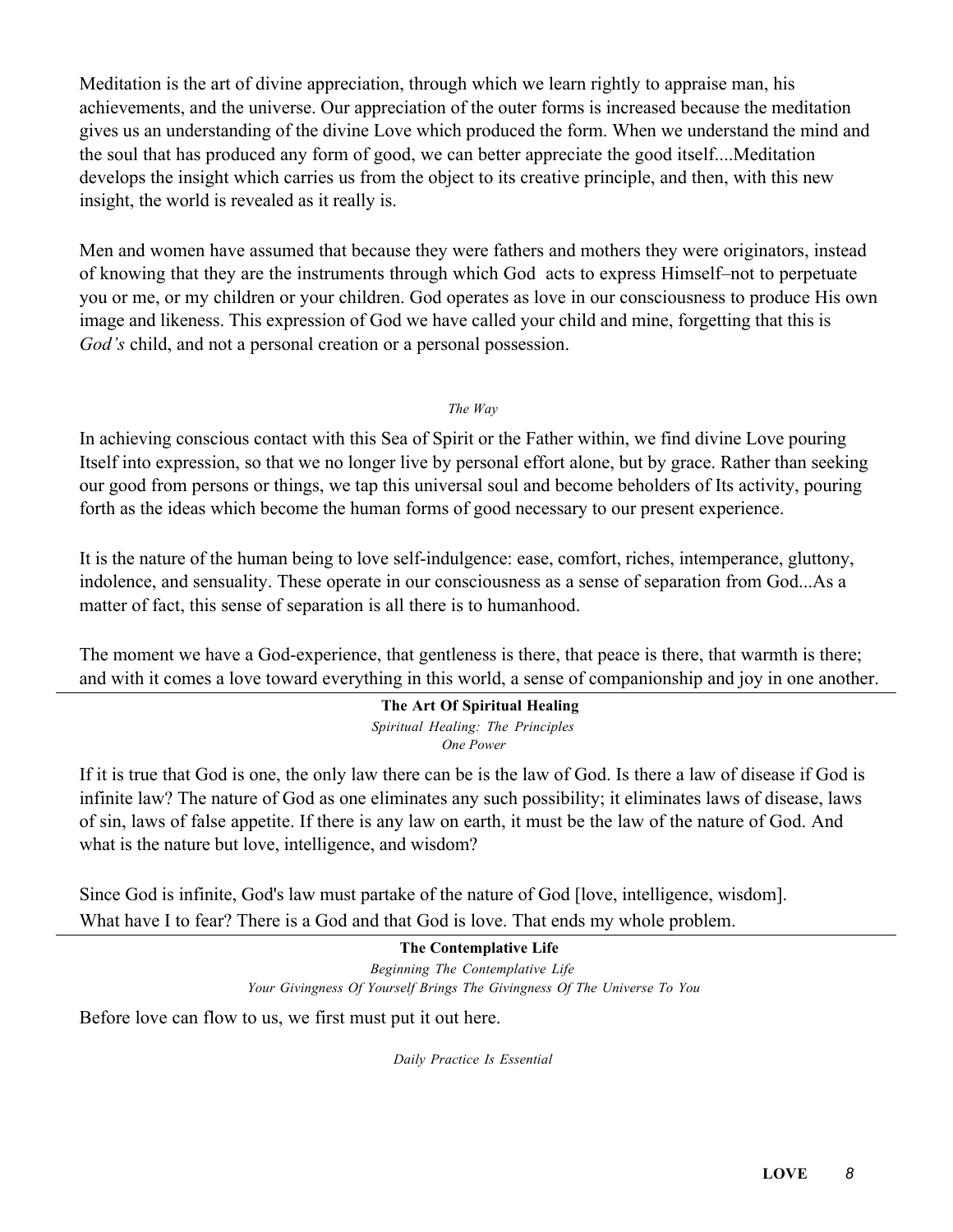The function of the Christ is to break our attachment to "this world," to the pictures of "this world." It acts to overcome our love of the good things of "this world" and our fears and hates of the evil things of "this world" in the realization that both the good and the evil appearances are but appearances, the human dream, if you like.

*Erasing Our Concept Of God, Prayer, And Grace*

We owe every one love.

*Seek Me*

*"Be still and know that I am God." Be still and know that* I *who am speaking to you from within am He....Why pray for anything?* I *am here in the midst of you, and* I *will give you all things: more than you yourself could ever ask for or know or want. But leave it with Me...But do not seek* Me *for loaves and fishes: seek* Me *for* Me..*and* I *will be the Presence that goes out before you to make the crooked places straight.* I *will be the love that greets you in every Soul.*

In order to build a consciousness of truth, all Infinite Way students should know the following passages as well as they know their own names:

The New Horizon,*The Infinite Way God is One, Living The Infinite Way* Break the Fetters That Bind You, *1958 Infinite Way Letters* Contemplation Develops the Beholder, *The Contemplative Life* Introduction, Love Thy Neighbor, *Practicing the Presence* The Relationship of Oneness, *The Art of Spiritual Healing*

#### The Infinite Way

*Spiritual Illumination Spiritual Illumination*

When consciousness is afire with Truth and Love..

*(supply)*

You cannot live scientifically as man or idea; you must realize yourself to be Life, Truth, Love...I AM.

The Infinite Way Letters 1955 *Christmas, 1955*

*A Beholder*

Look away from person, and behold Love appearing through all.

*Conscious Union With God*

Divine Mind, an Infinite Intelligence imbued with love, functions as your being when conscious thinking has been stilled.

God Is, Life Is, Love Is..this truth will set you free from the belief that you must go to God for anything God is not withholding love and life; God is being love and life.

If God is Infinite Intelligence, Divine Love and the only Power, why desire at all?

True prayer: absolute conviction that God is intelligence and love; that there is no power apart from God.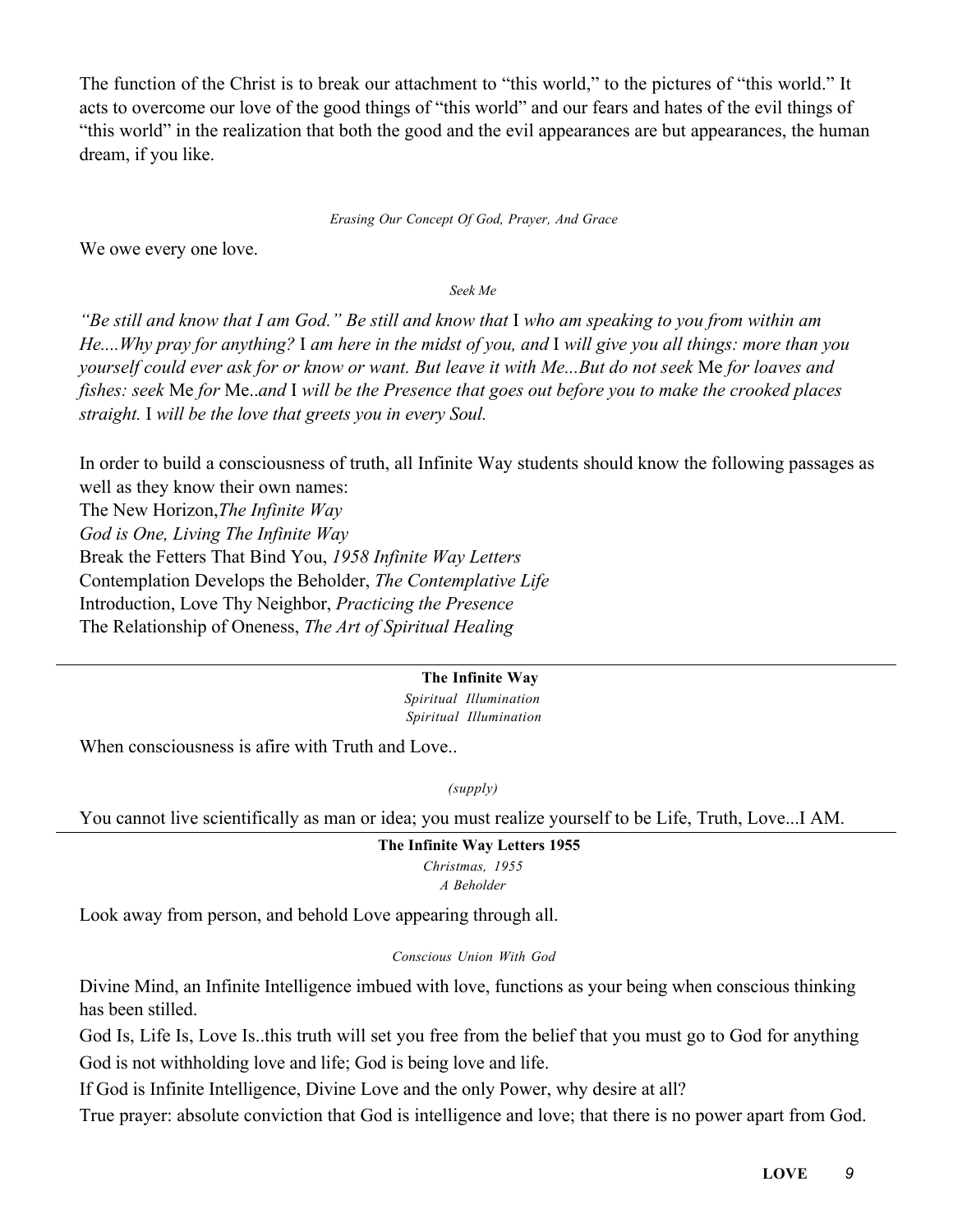#### *The Prayer*

Open my mind to righteous judgment / Open my eyes to see the Christ in all I meet / Open my ears to hear the Voice of God / Open my mouth to speak the Word of Truth / Open my heart to Love / Open my hands to serve

#### *An Important Point In Spiritual Practice*

love, enjoy, and appreciate everything in the world of form [without] feeling that you need anything.

# The Infinite Way Letters 1956

*In God's Presence Is Fullness Of Life The Infinite Way Lesson For Children: Obedience*

Your earthly parents are His direct deputies to whom are entrusted the responsibility and privilege of representing and establishing God's care, protection, discipline, and love in your lives.

*Love*

Few people realize that in metaphysics, health is not so much a matter of receiving "treatments' as in living the life of love.

Only as we can release each other from the bondage of duty, obligation, and debt, and dwell in the realization that *God alone is love;* that our expectancy is of *God;* and that *God's love* fulfills the law—does love flow freely to us and through us to others.

Spiritual love finds outlet through the pure in heart—those who have learned that God alone is supply...their fortress and high tower; their husband, wife, or companion.

When the spirit of love touches us, we are instantly freed from death—for love, it is revealed, is life.

# *The Bridge Over Which We Travel*

The Infinite Way is a restatement of the eternal truth that within you...is an invisible Source of life, protection, supply, peace, harmony, and love.

When we love God with all our heart...soul, and...mind, that love is a realization of God as the all and only power.

*Seek Within*

Do we realize that only God loves, and that all love flows forth from God?

Regardless of how high in consciousness your teacher or practitioner may have risen, he is merely the vine through which the Husbandman pours forth Its love to the branches.

The realization of God as love is the greatest healing influence in the world.

The Infinite Way Letters 1957 *August: Your Names Are Writ In Heaven The Secret Of Healing Is Reaction*

Healing work requires not only intense love for God, but a great reverence for a God who can maintain such a perfect, harmonious universe.

*Christ Healing*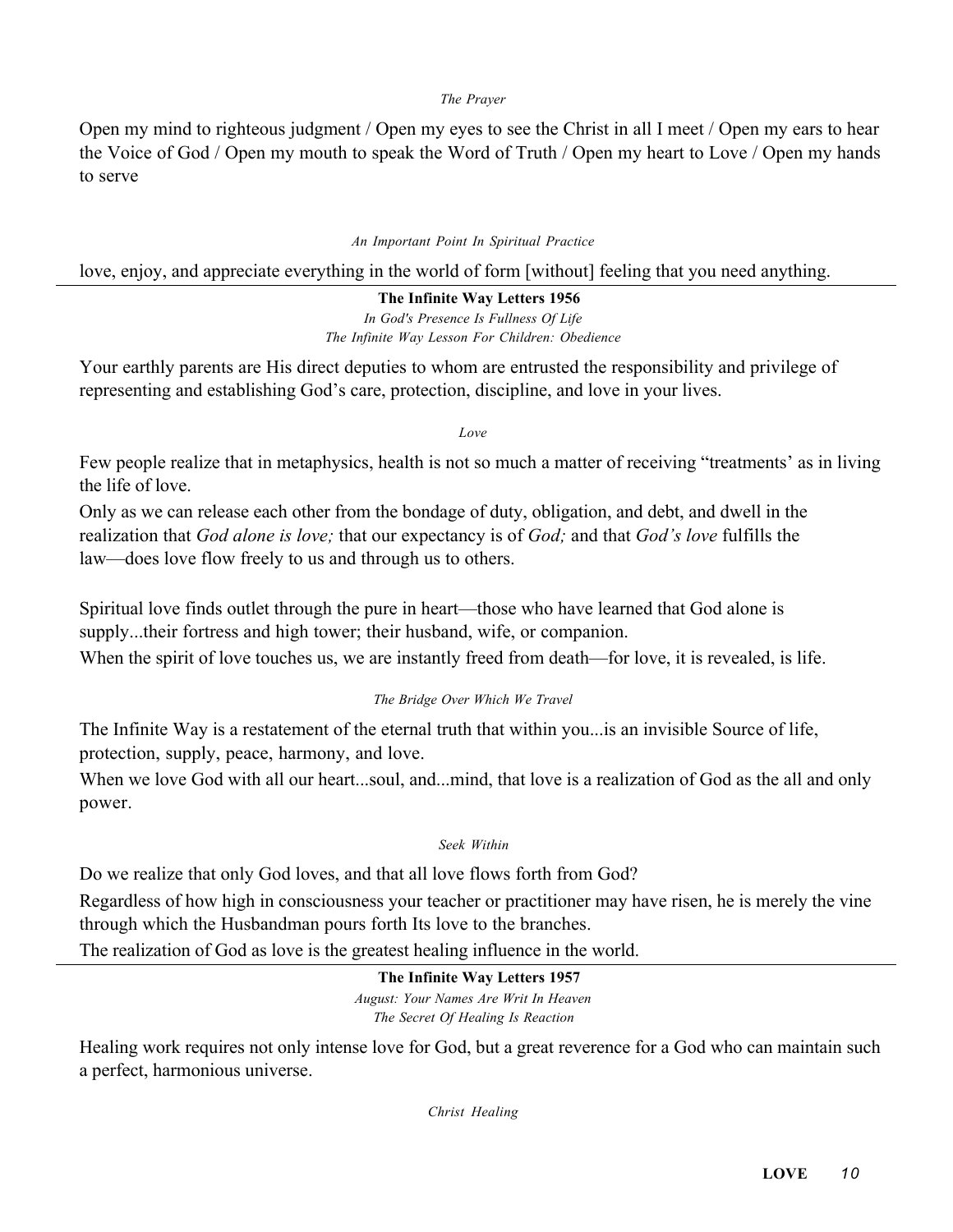Not only is there a creative Principle which produces Its own image and likeness, but...It is the sustaining Principle of life. Its creation must necessarily be of Its own essence--Life, Love, Spirit, Soul--and this is the nature of man.

### *The Nature Of God*

Once you recognize God as infinite Intelligence and divine Love, the whole nature of your prayer will change.

#### *Our Consciousness Of God Is Our Supply*

You are free in the realization that the work of your hands is love.

*May: The Christ, The Presence In You*

The only way you can love yourself is by knowing your true identity as the child of God.

The Infinite Way Letters 1958 *February: Problems Aren't Problems Anymore Welcome Problems As Opportunities*

We still use the word "I" too much, believing that "I" can do something, whereas "I" is but the instrument through which infinite Intelligence and divine Love function.

*Across The Desk*

Fill yourself today with love for that old dream. Let yourself be thrilled with the love you once felt for your hopes....Find something to love--not someone. Then give yourself to it.

# The Infinite Way Letters 1959

*April: Spiritual Power In Human Affairs The One Essential Is Contact With God*

A Hebrew mystic of 1100 A.D. wrote that if you say that God is love or God is intelligence or God is omnipresent or God is good, you are saying no more than if you had just said: God is.

Do not try to form concepts of what this infinite Intelligence, this divine Love, is because the mind of man cannot grasp it; it can only feel and know that *God is.*

*Across The Desk*

"Protection" The 1955 Letters, December '58, June '59 "Love Thy Neighbor" Practicing The Presence. Reels 5 & 6 1959 Maui Advanced Work Reels 3 & 4 1959 Hawaiian Village Open Class Hawaii Class Work July '58; San Diego August; London and Manchester September; The Hague and Lausanne October NYC November

#### *Across The Desk*

To what extent have our many healings inspired us with either a deep love of God or a craving to know God aright?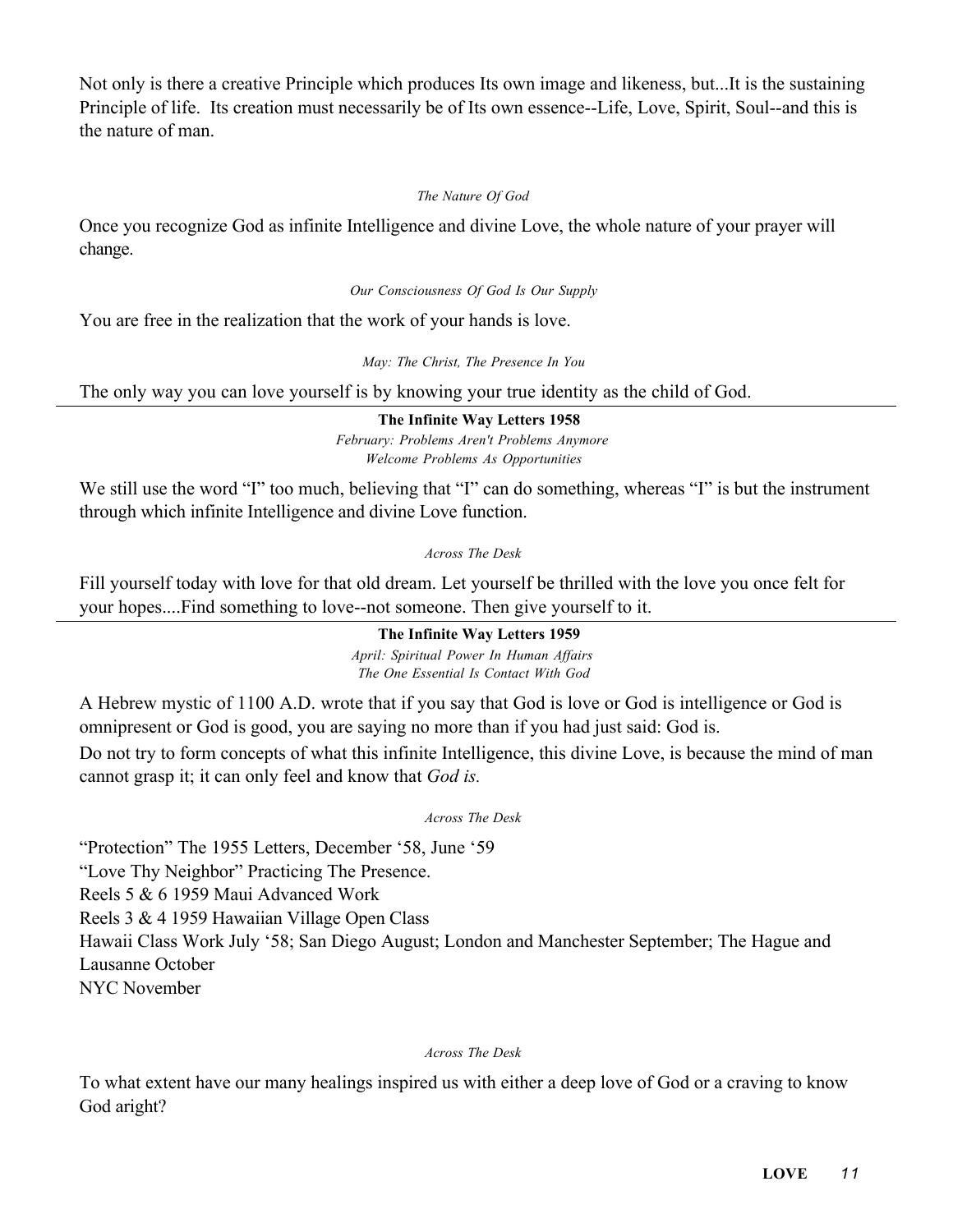#### *Live The Principles Of The Infinite Way*

The human sense of life will never again touch us so deeply: we shall never again be able to hate or to love quite so intensely as before; we shall neither grieve nor rejoice with the same intensity of human emotions. [The Art of Meditation]

The March and October 1958 Letters and the chapter "Love Thy Neighbor" epitomize the essential principles of Infinite Way spiritual healing.

#### *Across The Desk*

Be sure to begin every day with the chapters, "The New Horizon," in *The Infinite Way,* "Love Thy Neighbor," in *Practicing The Presence,* and *The Letters* of December 1958 and June 1959.

#### All Good Is Embodied In The *I* Of Individual Being

*All of this [good] is embodied in the* I *that I am which I demonstrate in proportion as I...loose every person and let him go in the realization that we owe one another nothing, but to love one another.* God cannot be revealed by such terms as Mind, Soul, Spirit, Truth, Life, or Love, because those are words out here separate and apart from the thinker, and God cannot be something separate and apart from the thinker. When you ponder that, you discover that the thinker is *I,* because *I* am doing the thinking.

# *Fulfillment*

By the grace of God, you are God's witness to His infinite wisdom, abundance, and love. *God has incarnated Itself as my very being—my intelligence, my life, my love, my Spirit, my strength. Grant me the assurance today that Your love is with me, that Your wisdom guides me and Your presence upholds me. In that assurance, I go forth with joy, knowing that God is fulfilling Itself as this day. And so I resign myself to You, Father.*

# The Letters '32-'46

*Business*

*(business)*

Stand ye still and let Love provide the customers.

*(home)*

You are now the all-inclusive activity of Mind, Life, Love.

*(malpractice)*

There is no divine Love outside you that is going to bless you

*(mind And Idea One)*

To love means to know the relationship of God to His manifestation.

The Mystical I

*An Act Of Commitment Violating Spiritual Law Breaks The Rhythm*